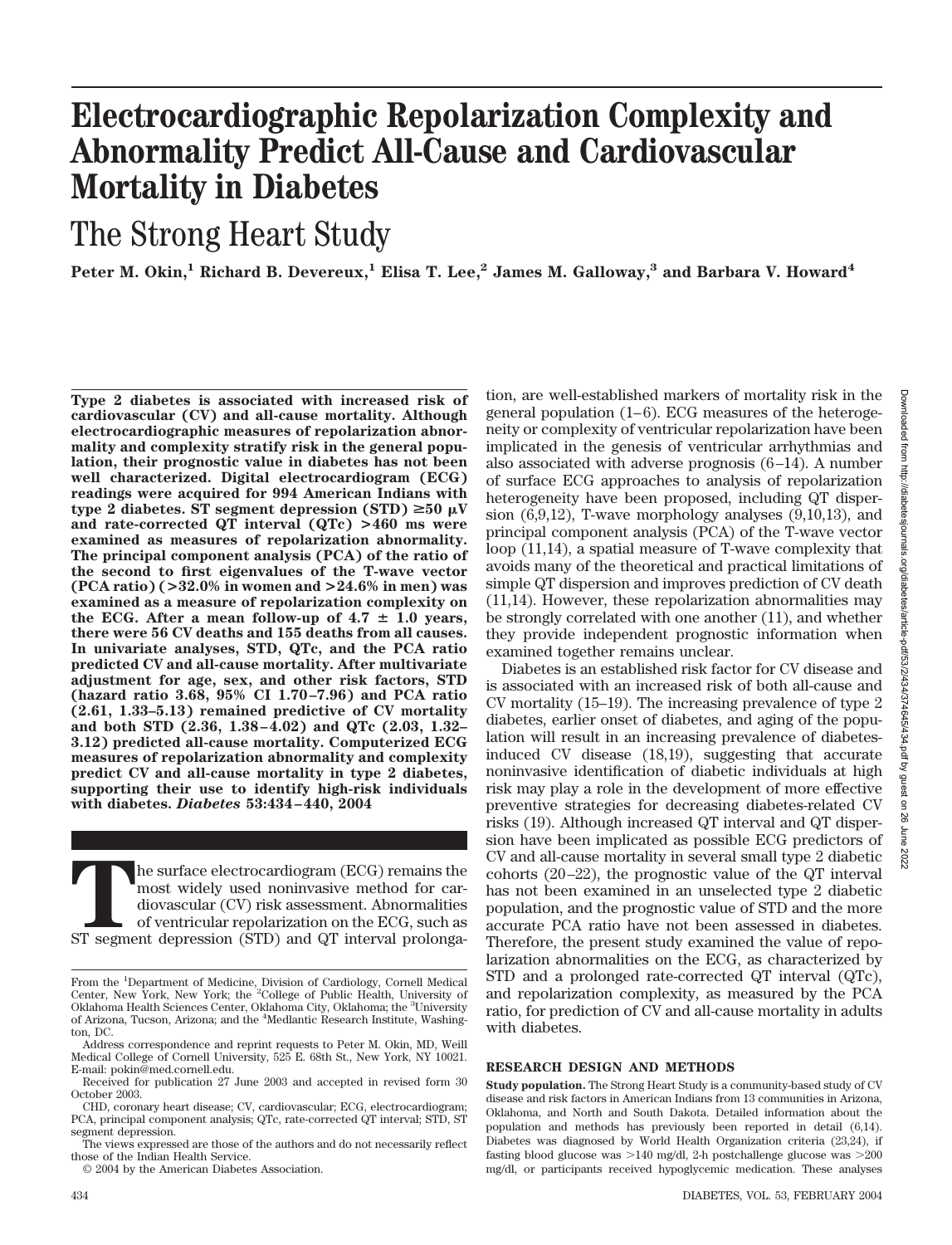

**FIG. 1. Schematic representations of ECG measurements used in the study.** *A***: QT interval duration is illustrated by the distance between the hatched vertical lines denoting the onset of the QRS complex and offset of the T-wave; the magnitude of STD is illustrated by the shaded area between the isoelectric baseline and the ST segment.** *B***: Idealized T-wave loops for normal repolarization (solid line) and increased heterogeneity of repolarization (dashed line). The PCA ratio for the normal loop is calculated as the ratio of the second eigenvector**  $(\epsilon_2)$  **to** the first eigenvector  $(\epsilon_1)$  and is lower than the PCA ratio for the abnormal loop  $(\epsilon_3/\epsilon_1)$ , in which the second eigenvector  $(\epsilon_3)$  is clearly **greater than that for the normal loop**  $(\epsilon_2)$ **.** 

examine 994 diabetic participants from the first Strong Heart Study examination (615 women and 379 men, mean age  $57 \pm 8$  years) in whom digital ECG records were available for analysis.

**Electrocardiography.** Standard 12-lead ECGs were performed with MAC-PC or MAC-12 digital ECG systems (GE Medical Systems) as previously described (6,14). A schematic representation of the ECG measurements used in the present study is provided in Fig. 1. QT interval measurements were performed using interactive software (QT-Guard, GE Medical Systems) that detects QRS onset and uses a least-squares fitting method to identify T-wave offset from the intersection of the maximal slope of the terminal T-wave with a threshold defined by the T-P segment (25,26). Leads with high noise levels, flat T-waves, and T-waves with unidentifiable patterns were excluded from T-wave offset determinations (6,14). QT intervals were measured in all 12 leads, and the maximal QT interval was corrected for heart rate (QTc) with Bazett's formula (27). Abnormal QTc was defined as  $>460$  ms, a value approximating the upper 90th percentile in Strong Heart Study participants and found to stratify risk in the overall Strong Heart Study population (6).

STD was measured to the nearest 5  $\mu\mathrm{V}$  on median complexes at the midpoint of the ST segment between the J-point and the end of the ST segment, defined as one-eighth of the average R-R interval from the J-point as previously reported in detail (3). STD  $\geq$ 50  $\mu$ V in any lead (except aVR) was considered abnormal; 50  $\mu$ V corresponds to the 90th percentile of STD in the Strong Heart Study and to the 95th percentile in a separate population of normal subjects (11), stratifies mortality risk in the overall Strong Heart Study population, and parallels use of this threshold in determination of Minnesota codes 4.2 and 4.3 (3).

**PCA.** PCA is a method for characterizing or mathematically representing data that, when applied to T-waves, derive features of repolarization in a manner that is less dependent on precise determination of T-wave offset. Previous studies of ventricular repolarization have demonstrated that the first component or eigenvector accounts for most of the energy in repolarization when applied to the normal T-wave vector, whereas inhomogeneous repolarization is indicated by an increased contribution of the second and third components (11,14,25,26). Thus, the ratio of the second to first eigenvalues of the spatial T-wave vector generated from the 12-lead digital ECG (PCA ratio) was calculated as a measure of the complexity of repolarization (11,14,25,26). The PCA ratio provides information that can be visualized by analogy as the short and long axes of the three-dimensional T-wave loop and provides an estimate of the relative "fatness" of the T-wave loop relative to its peak amplitude, in which a fatter loop with a higher PCA ratio reflects more complex T-wave morphology (Fig. 1*B*) (11,14). An abnormal PCA ratio was defined as  $>32.0\%$ in women and as 24.6% in men, values greater than the upper 90th percentile and that stratify risk of CV mortality in the overall Strong Heart Study population, and had 95% specificity in a separate population of normal subjects (11,14).

**Clinical evaluation and determination of end points.** All participants underwent a personal interview, completed the Rose questionnaire (28), underwent a physical examination, provided fasting blood and urine samples, and were categorized as having definite or possible coronary heart disease (CHD) at the time of the baseline examination (29). Deaths were identified in an ongoing surveillance from sources in each community and through annual follow-up of each participant and were verified through death certificates and review of medical records (mortality follow-up 99.8% complete). Deaths were classified as CV if caused by myocardial infarction, stroke, sudden death from CHD, or congestive heart failure by an independent review panel of physicians unaware of STD, QT interval, and PCA findings (18).

**Data and statistical analyses.** Data were analyzed with SPSS release 10.0. Mean values were compared between groups using ANOVA or a nonparametric Kruskal-Wallis test where appropriate. Proportions were compared by  $\chi^2$ tests. Mortality rates were calculated and plotted according to the Kaplan-Meier product-limit method (30); survival distributions were compared between groups with the log-rank test. Mortality analyses were performed by fitting Cox proportional hazards models to the data after stratification by center (31). The estimated relative risk of the incidence of death for positive as compared with negative test outcomes was computed as the antilog of the estimated coefficient (32). The 95% CI of each relative risk was calculated from the estimated coefficients and their standard errors (33), and Wald  $\chi^2$ statistics and probability values were calculated. To test the independence of STD, QTc, and the PCA ratio as predictors of mortality, all three ECG variables were entered together into the Cox models with age, sex, BMI, diastolic and systolic blood pressure, fasting glucose, GHb, HDL and LDL cholesterol levels, triglyceride level, alcohol use, and history of smoking or prevalent CHD. To further examine whether the predictive value of these ECG variables was independent of underlying CHD, additional multivariate Cox models were run in subsets of the population defined by the presence or absence of CHD. For all tests, two-tailed  $P < 0.05$  was required.

### **RESULTS**

**Patient characteristics.** After a maximum follow-up of 5 years (mean  $4.7 \pm 1.0$ ), there were 155 deaths from all causes and 56 CV deaths. Clinical characteristics of survivors, individuals who died from any cause, and participants with and without CV death are compared in Table 1. The 155 participants who died were older and had higher BMIs, lower diastolic blood pressures, more albuminuria, and a greater prevalence of CHD, but did not differ with respect to sex, systolic blood pressure, fasting glucose, GHb, HDL and LDL cholesterol and serum triglyceride levels, or smoking history compared with individuals who survived. The 56 participants who suffered CV death were similarly older and had higher systolic blood pressures, higher fasting glucose, lower HDL and higher LDL cholesterol levels, more albuminuria, and a greater prevalence of CHD, but did not differ with respect to sex, BMI, GHb or triglyceride levels, diastolic blood pressure, or smoking history from participants who did not die from a CV cause.

The relation of the magnitude of STD, PCA ratio, and QTc interval to clinical outcome is also shown in Table 1. Participants who died of all-cause or CV etiologies had significantly greater STD, higher PCA ratios, and longer QTc intervals than those who survived. Of note, there were no significant differences in mean GHb or fasting glucose levels between participants with and without abnormal STD, an abnormal PCA ratio, or a prolonged QT interval. **Prediction of all-cause mortality.** In Cox analyses adjusting for possible differences between centers,  $STD \ge 50$  $\mu$ V, QTc  $>$ 460 ms, and a sex-specific increase in PCA ratio were each individually significant predictors of all-cause mortality (Table 2 and Fig. 2). The 62 participants with  $STD \geq 50 \mu V$  had a 4.68-fold increased risk of death, with an actuarial 5-year mortality of 46.8% versus only 13.5% in those with STD  $<$  50  $\mu$ V. The 146 participants with a QTc interval  $>460$  ms had a 1.95-fold increased risk of death and a 5-year mortality of 25.3% compared with 13.9% in individuals with shorter QTc intervals. A PCA ratio  $>32.0\%$ in women or  $>24.6\%$  in men ( $n = 139$ ) was associated with a 2.11-fold increased risk of death and an actuarial 5-year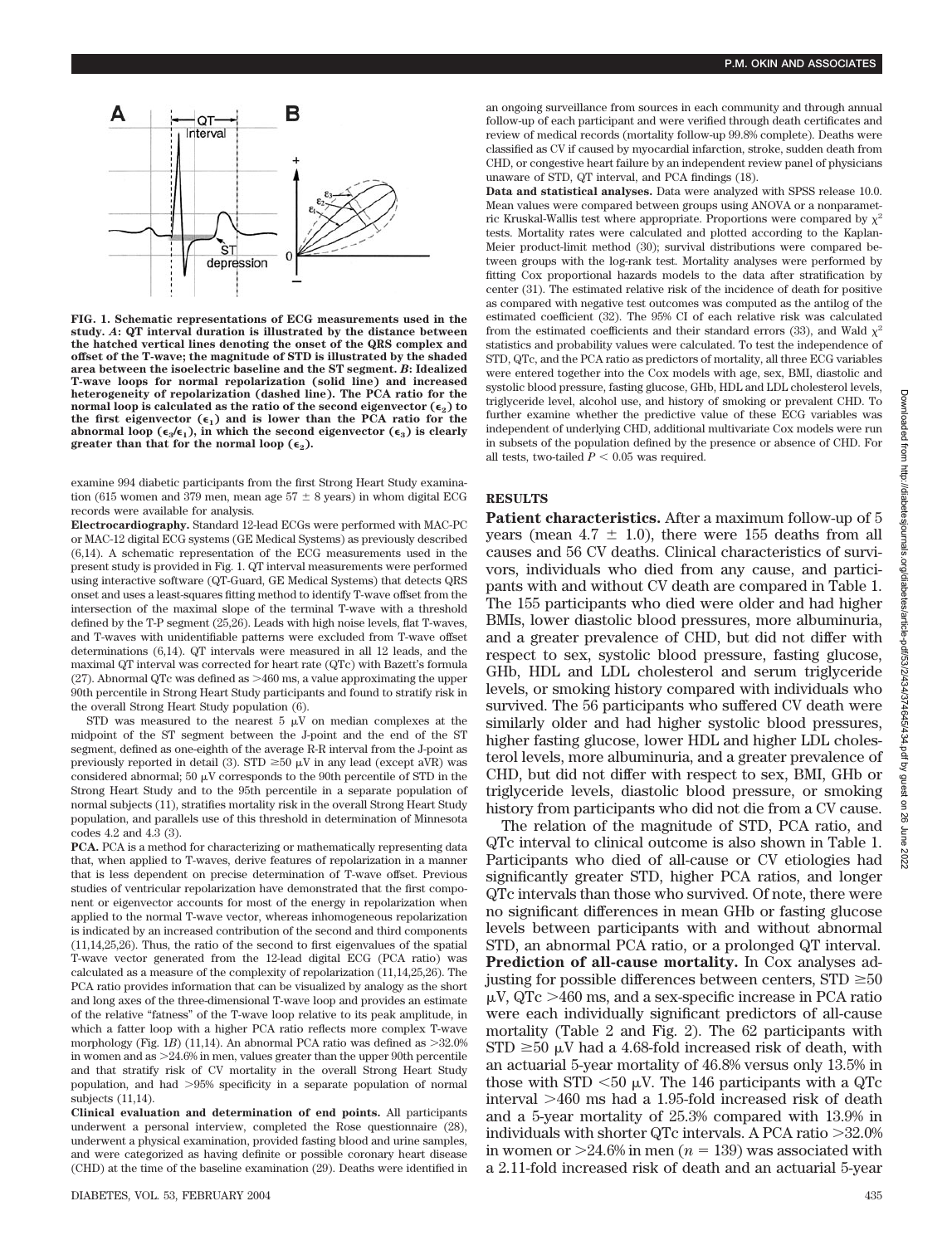### TABLE 1

Clinical characteristics, PCA ratio, QTc, and STD measurements in participants according to survival status

|                                    | <b>Survivors</b> | All-cause<br>death | $\boldsymbol{P}$ | Survivors and<br>non-CVD death | CVD death        | $\boldsymbol{P}$ |
|------------------------------------|------------------|--------------------|------------------|--------------------------------|------------------|------------------|
|                                    |                  | 155                |                  |                                | 56               |                  |
| $\it n$                            | 839              |                    |                  | 938                            |                  |                  |
| Age (years)                        | $56 \pm 8$       | $60 \pm 9$         | < 0.001          | $57 \pm 8$                     | $61 \pm 9$       | < 0.001          |
| Sex (% female)                     | 62.9             | 56.1               | 0.131            | 62.6                           | 50.0             | 0.082            |
| BMI $\frac{\text{kg}}{\text{m}^2}$ | $32.4 \pm 6.1$   | $30.1 \pm 6.2$     | < 0.001          | $32.2 \pm 6.2$                 | $30.7 \pm 5.4$   | 0.154            |
| Diastolic blood pressure           |                  |                    |                  |                                |                  |                  |
| (mmHg)                             | $78 \pm 10$      | $76 \pm 12$        | 0.009            | $78 \pm 10$                    | $79 \pm 11$      | 0.953            |
| Systolic blood pressure            |                  |                    |                  |                                |                  |                  |
| (mmHg)                             | $131 \pm 19$     | $133 \pm 25$       | 0.153            | $131 \pm 19$                   | $137 \pm 27$     | 0.035            |
| Fasting glucose (mmol/l)           | $11.5 \pm 4.5$   | $11.7 \pm 5.1$     | 0.070            | $11.5 \pm 4.6$                 | $12.0 \pm 4.4$   | 0.012            |
| $GHD(\%)$                          | $8.76 \pm 2.51$  | $8.35 \pm 2.43$    | 0.235            | $8.73 \pm 2.52$                | $9.12 \pm 1.76$  | 0.776            |
| HDL cholesterol (mmol/l)           | $1.09 \pm 0.28$  | $1.11 \pm 0.34$    | 0.992            | $1.09 \pm 0.28$                | $0.93 \pm 0.21$  | 0.002            |
| LDL cholesterol (mmol/l)           | $2.90 \pm 0.80$  | $2.82 \pm 1.14$    | 0.520            | $2.87 \pm 0.83$                | $3.23 \pm 1.29$  | 0.004            |
| Triglycerides (mg/dl)              | $178 \pm 165$    | $187 \pm 193$      | 0.668            | $177 \pm 162$                  | $219 \pm 263$    | 0.033            |
| Albuminuria ( $log mg/g$ )         | $3.73 \pm 2.15$  | $5.00 \pm 2.44$    | < 0.001          | $3.84 \pm 2.21$                | $5.03 \pm 2.48$  | < 0.001          |
| Prevalent CHD (%)                  |                  |                    | < 0.001          |                                |                  | 0.004            |
| None                               | 77.7             | 58.1               |                  | 75.7                           | 57.1             |                  |
| Possible                           | 19.0             | 31.6               |                  | 20.3                           | 32.1             |                  |
| Definite                           | 3.3              | 10.3               |                  | 4.1                            | 10.7             |                  |
| Smoking (%)                        |                  |                    | 0.832            |                                |                  | 0.600            |
| Never                              | 32.5             | 34.8               |                  | 33.3                           | 26.8             |                  |
| Previous                           | 40.9             | 37.4               |                  | 40.4                           | 39.3             |                  |
| Current                            | 26.6             | 27.7               |                  | 26.3                           | 33.9             |                  |
| $STD(\mu V)$                       | $-14.4 \pm 19.6$ | $-25.3 \pm 28.2$   | < 0.001          | $-15.1 \pm 20.5$               | $-31.3 \pm 30.7$ | < 0.001          |
| $QTe$ (ms)                         | $435 \pm 24$     | $444 \pm 30$       | < 0.001          | $436 \pm 25$                   | $442 \pm 32$     | 0.028            |
| PCA ratio (%)                      | $18.7 \pm 12.2$  | $22.5 \pm 14.8$    | < 0.001          | $19.0 \pm 12.5$                | $24.2 \pm 15.2$  | 0.001            |

Data are means  $\pm$  SD unless otherwise indicated. CVD, cardiovascular disease.

mortality of 26.6 versus 13.8% in individuals with lower PCA ratios.

In additional Cox models that considered all three measures of repolarization with adjustment for age, BMI, diastolic and systolic blood pressures, HDL and LDL cholesterol, triglycerides, albuminuria, alcohol use, prevalent CHD, history of smoking, and study center, both abnormal STD and an increased QTc interval remained significant independent predictors of all-cause mortality (Table 2). However, an increased PCA ratio did not significantly predict all-cause mortality independent of clinical covariates and other repolarization measures. The predictive value of these ECG variables was similar in participants with and without prevalent CHD (Table 2). Of note, STD and QTc, but not the PCA ratio, remained significant predictors of all-cause mortality when entered as continuous variables in the Cox models.

**Prediction of CV mortality.** In Cox analyses that adjusted for center, STD  $\geq 50 \mu V$ , QTc  $> 460 \text{ ms}$ , and a PCA ratio above sex-specific partition values were significant univariate predictors of CV mortality (Table 3 and Fig. 3).  $STD \ge 50 \mu V$  was associated with a 9.54-fold increased risk of CV death, with an actuarial 5-year CV mortality of 33.4% versus only 4.3% in individuals with STD  $<$  50  $\mu$ V. A prolonged QTc interval was associated with a 2.07-fold increased risk of CV death and with a 5-year CV mortality of 10.4% compared with 5.2% in individuals with shorter QTc intervals. An increased PCA ratio was associated with

TABLE 2

| Cox proportional hazards models for prediction of all-cause mortality |  |  |  |  |  |  |  |  |  |
|-----------------------------------------------------------------------|--|--|--|--|--|--|--|--|--|
|-----------------------------------------------------------------------|--|--|--|--|--|--|--|--|--|

|                                               |      |                                |          |                  |      |                    |          |         |             | Possible or definite CHD |          |                  |
|-----------------------------------------------|------|--------------------------------|----------|------------------|------|--------------------|----------|---------|-------------|--------------------------|----------|------------------|
|                                               |      | Total population ( $n = 994$ ) |          |                  |      | No CHD $(n = 742)$ |          |         |             | $(n = 252)$              |          |                  |
|                                               | HR   | 95% CI                         | $\chi^2$ | $\boldsymbol{P}$ | HR   | 95% CI             | $\chi^2$ | Ρ       | $_{\rm HR}$ | 95% CI                   | $\chi^2$ | $\boldsymbol{P}$ |
| Adjusted for study center only                |      |                                |          |                  |      |                    |          |         |             |                          |          |                  |
| $STD \ge 50 \text{ mV}$                       | 4.68 | $3.12 - 7.01$                  | 55.9     | < 0.001          | 5.08 | $2.46 - 10.51$     | 19.2     | < 0.001 | 2.98        | $1.77 - 5.02$            | 16.9     | < 0.001          |
| PCA ratio*                                    | 2.11 | $1.46 - 3.05$                  | 15.7     | < 0.001          | 1.44 | $0.77 - 2.70$      | 1.3      | 0.259   | 1.88        | $1.15 - 3.09$            | 6.2      | 0.013            |
| $QTc > 460$ ms                                | 1.95 | $1.35 - 2.83$                  | 12.6     | < 0.001          | 1.90 | $1.16 - 3.12$      | 6.4      | 0.011   | 1.82        | $1.05 - 3.17$            | 4.5      | 0.033            |
| Adjusted for multiple covariates <sup>†</sup> |      |                                |          |                  |      |                    |          |         |             |                          |          |                  |
| $STD \ge 50 \mu V$                            | 2.36 | 1.38–4.02                      | 9.8      | 0.002            | 2.87 | $1.05 - 1.12$      | 4.2      | 0.040   | 1.95        | $1.01 - 3.76$            | 3.9      | 0.047            |
| PCA ratio*                                    | 1.33 | $0.82 - 2.13$                  | 1.3      | 0.246            | 1.08 | $0.49 - 2.38$      | 0.1      | 0.848   | 1.44        | $0.80 - 2.59$            | 1.5      | 0.221            |
| $QTc > 460$ ms                                | 2.03 | $1.32 - 3.12$                  | 10.4     | 0.001            | 2.19 | $1.25 - 3.81$      | 7.6      | 0.006   | 1.43        | $0.74 - 2.78$            | 1.1      | 0.287            |

\*32.0% in women, 24.6% in men. †Cox model with all three ECG variables entered, adjusted for age, BMI, diastolic and systolic blood pressures, fasting glucose, GHb, HDL and LDL cholesterol levels, triglyceride level, albuminuria, alcohol use, history of smoking, and study center. Prevalent CHD was included as a covariate only in the total population. HR, hazard ratio.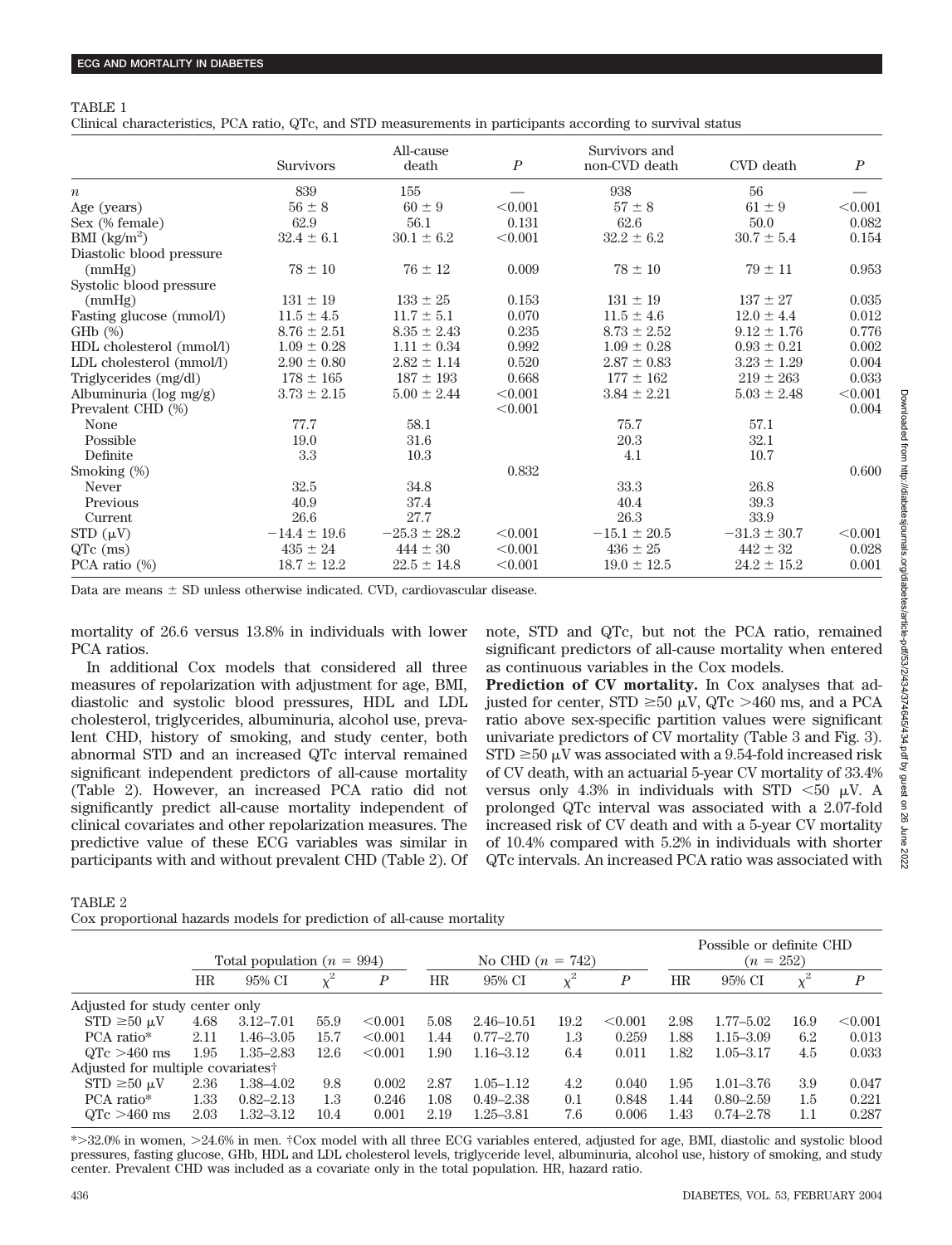

**FIG. 2. Kaplan-Meier plots of cumulative all-cause mortality grouped** according to the magnitude of STD partitioned at 50  $\mu$ V(*A*), the degree **of QT interval prolongation partitioned at 460 ms (***B***), and the abnormal PCA ratios partitioned at 32.0% in women and at 24.6% in men (***C***), the upper 90th percentile values in the Strong Heart Study and exceeding the upper 95th percentile values in a separate population of normal subjects (11).**

a 3.17-fold greater risk of CV death and with an actuarial 5-year CV mortality of 13.8% versus only 4.7% in individuals with lower PCA ratios.

Multivariate Cox analyses (Table 3) demonstrated that after adjustment for other potential predictors of CV mortality, both abnormal STD and an increased PCA ratio remained in the Cox model as significant predictors of CV mortality. In contrast, a prolonged QTc interval was no longer a significant predictor of CV mortality in multivariate analyses. Risk stratification for CV mortality was similar in subgroups of the population with and without CHD (Table 3). STD and the PCA ratio, but not the QTc interval, were both significant predictors of CV mortality in multivariate analyses when considered as continuous as opposed to discrete variables. Of note, exclusion of participants who suffered a non-CV death from the Cox analyses did not affect the predictive value of these ECG variables for CV mortality.

## **DISCUSSION**

In a large population-based prospective study of American Indians with type 2 diabetes, computerized ECG measurement of abnormalities and heterogeneity of ventricular repolarization predicted both all-cause and CV mortality. After adjustment for other known predictors of adverse outcome, computerized measurements of STD and QTc, which quantify degree of repolarization abnormality, remained associated with all-cause mortality. In addition, both STD and the PCA ratio, an ECG measure of repolarization or T-wave complexity, remained significant predictors of CV mortality. These findings support the value of these computerized ECG methods for noninvasive risk stratification in adults with diabetes.

**ECG abnormalities and prognosis in diabetes.** Previous studies of the predictive value of repolarization changes on the resting ECG in type 2 diabetic patients have been limited to examining QT interval prolongation and dispersion in small cohorts of patients (20–22). In 182 patients with newly diagnosed type 2 diabetes enrolled in the Dundee cohort of the U.K. Prospective Diabetes Study and followed for a mean of 10.3 years (20), both QT dispersion and maximal QTc interval were significant predictors of cardiac death in multivariate Cox analyses. However, no data were presented on the actual mortality rate in the population or on the prevalence of abnormal QT interval or dispersion findings. Sawicki et al. (21) similarly demonstrated that greater QT dispersion was an independent predictor of all-cause, CV, and cerebrovascular mortality in a tertiary care center–based cohort of 216 diabetic patients with a 73% mortality over a maximum follow-up period of 16 years. Christensen et al. (22) found high prevalences of a QTc  $>440 \text{ ms}^{1/2}$  (67%) and of QT dispersion  $>50$  ms (51%) in a cohort study of 324 patients with type 2 diabetes and that prolonged QTc, but not QT dispersion, was an independent predictor of all-cause and CV mortality. However, the value of QT dispersion for risk stratification has been limited by difficulties with accurate and reproducible manual measurements, by the resultant need to exclude leads with low T-wave amplitudes from analyses, and by the failure of QT dispersion to independently predict CV mortality in men (6,9,14,25,26).

The present findings demonstrate the value of a prolonged QT interval for predicting all-cause but not CV mortality and the predictive value of increased T-wave complexity, as measured by the PCA ratio, for CV but not all-cause mortality in a population with type 2 diabetes. These results mirror similar findings for both QTc and the PCA ratio in the overall Strong Heart Study population (6,14). Importantly and in contrast to QT dispersion, the PCA ratio stratifies risk of CV mortality in both men and women (14), and overall reproducibility of the PCA ratio appears to exceed significantly that of QT dispersion variables (25,26), perhaps contributing to the improved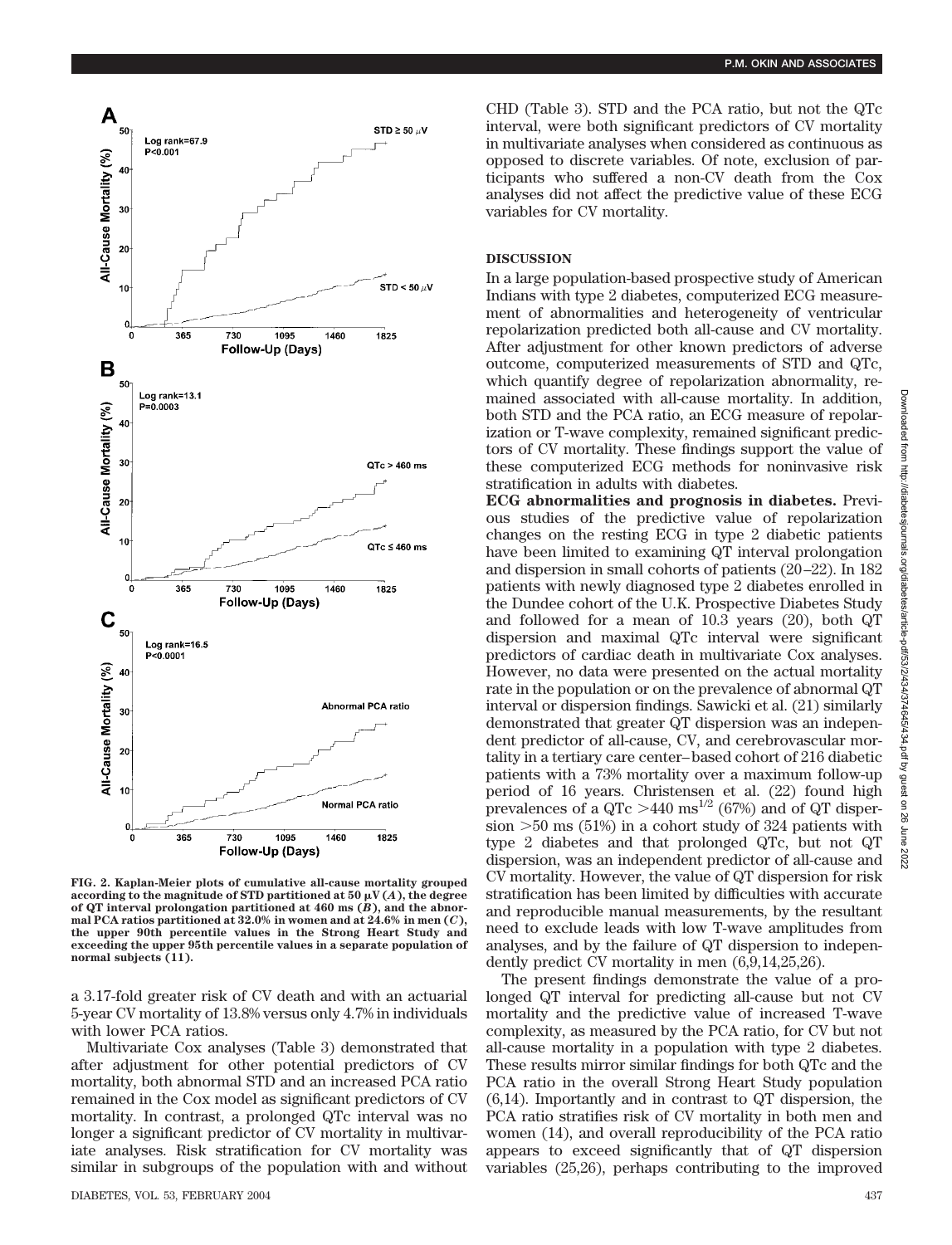#### TABLE 3

Cox proportional hazards models for prediction of CV disease mortality

|                                               |                                |               |          |                  |       |                    |          |                  |      | Possible or definite CHD |          |                  |  |
|-----------------------------------------------|--------------------------------|---------------|----------|------------------|-------|--------------------|----------|------------------|------|--------------------------|----------|------------------|--|
|                                               | Total population ( $n = 994$ ) |               |          |                  |       | No CHD $(n = 742)$ |          |                  |      | $(n = 252)$              |          |                  |  |
|                                               | HR                             | 95% CI        | $\chi^2$ | $\boldsymbol{P}$ | HR    | 95% CI             | $\chi^2$ | $\boldsymbol{P}$ | HR   | 95% CI                   | $\chi^2$ | $\boldsymbol{P}$ |  |
| Adjusted for study center only                |                                |               |          |                  |       |                    |          |                  |      |                          |          |                  |  |
| <b>STD</b>                                    |                                |               |          |                  |       |                    |          |                  |      |                          |          |                  |  |
| $\geq 50 \mu V$                               | 9.54                           | 5.43-16.73    | 61.9     | < 0.001          | 12.03 | 4.95-29.25         | 30.1     | < 0.001          | 6.15 | 2.76-13.71               | 19.7     | < 0.001          |  |
| PCA ratio*                                    | 3.17                           | $1.81 - 5.56$ | 16.3     | < 0.001          | 2.38  | $0.98 - 5.79$      | 3.7      | 0.055            | 2.81 | $1.26 - 6.25$            | 6.4      | 0.012            |  |
| $QTc > 460$ ms                                | 2.07                           | $1.13 - 3.79$ | 5.6      | 0.018            | 2.22  | 1.03-4.94          | 3.9      | 0.048            | 1.72 | $0.68 - 4.33$            | 1.3      | 0.251            |  |
| Adjusted for multiple covariates <sup>†</sup> |                                |               |          |                  |       |                    |          |                  |      |                          |          |                  |  |
| <b>STD</b>                                    |                                |               |          |                  |       |                    |          |                  |      |                          |          |                  |  |
| $\geq 50 \mu V$                               | 3.68                           | $1.70 - 7.96$ | 10.9     | < 0.001          | 7.89  | 2.28-27.28         | 10.7     | < 0.001          | 6.84 | $2.90 - 16.14$           | 19.3     | < 0.001          |  |
| PCA ratio*                                    | 2.61                           | 1.33–5.13     | 7.7      | 0.006            | 2.12  | $0.70 - 6.47$      | 1.8      | 0.186            | 2.24 | $0.91 - 5.51$            | 3.1      | 0.079            |  |
| $QTc > 460$ ms                                | 1.87                           | $0.92 - 3.79$ | 3.0      | 0.082            | 2.55  | $1.01 - 6.56$      | 3.8      | 0.049            | 2.87 | $1.07 - 7.68$            | 4.4      | 0.036            |  |

\*32.0% in women, 24.6% in men. †Cox model with all three ECG variables entered, adjusted for age, BMI, diastolic and systolic blood pressures, fasting glucose, GHb, HDL and LDL cholesterol levels, triglyceride level, albuminuria, alcohol use, history of smoking, QTc interval, and study center. Prevalent CHD was included as a covariate only in the total population. HR, hazard ratio.

risk stratification offered by this method (14). The present study further demonstrates the strong prognostic value of minor degrees of STD for both CV and all-cause mortality in diabetes, paralleling similar findings in the overall Strong Heart population (3) and the well-established predictive value of minor ST segment abnormalities in other unselected populations (1,2). Importantly in the current study, the predictive value of these ECG measures was independent of measures of glycemic control such as fasting glucose and GHb as well as of the presence or absence of CHD (Tables 2 and 3), factors that might be expected to influence their prognostic value.

The increased risk of CV death in diabetic adults with STD or an increased PCA ratio can be interpreted as reflecting the known associations of STD with underlying CV disease, including left ventricular hypertrophy (3,34), and the elevated risk of ventricular arrhythmias associated with increased complexity of repolarization (6,7,14). The ability of STD and an increased QTc to predict all-cause mortality is less readily explained. It is possible that an increased QTc may be related to underlying disorders associated with diabetes, including diabetic renal dysfunction, which are in turn associated with an increased risk of early death and electrolyte abnormalities and/or medications that may cause QT prolongation (6,22). On the other hand, QT prolongation might also reflect profound alterations in neurohormonal balance that could predispose to an increased risk of mortality (6,22). The association of STD with all-cause mortality could be a further reflection of the strong association between STD and left ventricular hypertrophy (34) and the known relationship of hypertrophy to all-cause mortality (35). In addition, the negative prognostic impact of these ECG findings could be mediated via the adverse effects of diabetes on CV function, including reduced left ventricular systolic function, increased arterial stiffness, and abnormal relaxation (24,36). Further study of the relation between these ECG findings and cardiac structure and function in type 2 diabetes may provide greater insight into these putative mechanisms.

**Ventricular repolarization and diabetes.** Beyond the possible relation of alterations in ventricular repolarization to underlying CV structural and functional abnormalities in type 2 diabetes (3,34–36), abnormalities of ventricular repolarization in diabetes may also reflect direct effects of diabetes per se on the electrophysiology of ventricular myocardium (37,38). In experimental diabetic rat heart, the most prominent electrophysiological alteration is an increase in action potential duration (37) with a resultant prolongation of the QT interval. Mechanistically, this may reflect changes in voltage-gated  $K^+$  channel gene expression because of isoform switching from Kv4.2 to Kv1.4 with attendant slower kinetics of transient outward  $K^+$  currents (37). In addition, prolongation of ventricular action potential duration may alter the normal endocardial-epicardial action potential gradient, producing ST segment and T-wave changes on the ECG (38). These alterations could potentially produce an increase in re-entrant arrhythmias, particularly in association with abrupt changes in cycle length, when rate-dependent changes in action potential duration can be expected to occur (39). It is important to note, however, that the cardiac electrophysiological behavior of rat models of diabetes may not be directly transferable to humans because of possible differences in the  $\alpha$  subunits that underlie these currents in the two species (37,38). Unfortunately, there are no large animal or guinea pig models of altered QT interval behavior in diabetes that might more closely resemble human electrophysiological behavior.

**Methodological issues and study limitations.** This study and previous investigations are affected by fundamental limitations in the accuracy and reproducibility QT interval measurements because of difficulties with reliable detection of T-wave offset (9,14,25,26). However, the computerized method used to determine T-wave offset in the current study has greater reproducibility than manual measurements or other computer-based methods (25,26). The absence of serial ECG data prevents assessment of the predictive value of incident repolarization abnormalities and suggests that the present findings may reflect a somewhat conservative estimate of the true prognostic value of these ECG findings, since it is likely that some proportion of participants will develop new repolarization abnormalities over time. Although follow-up was truncated at 5 years in the current analyses to limit the impact of possible subsequent changes in repolarization on outcome, further study will be necessary to determine the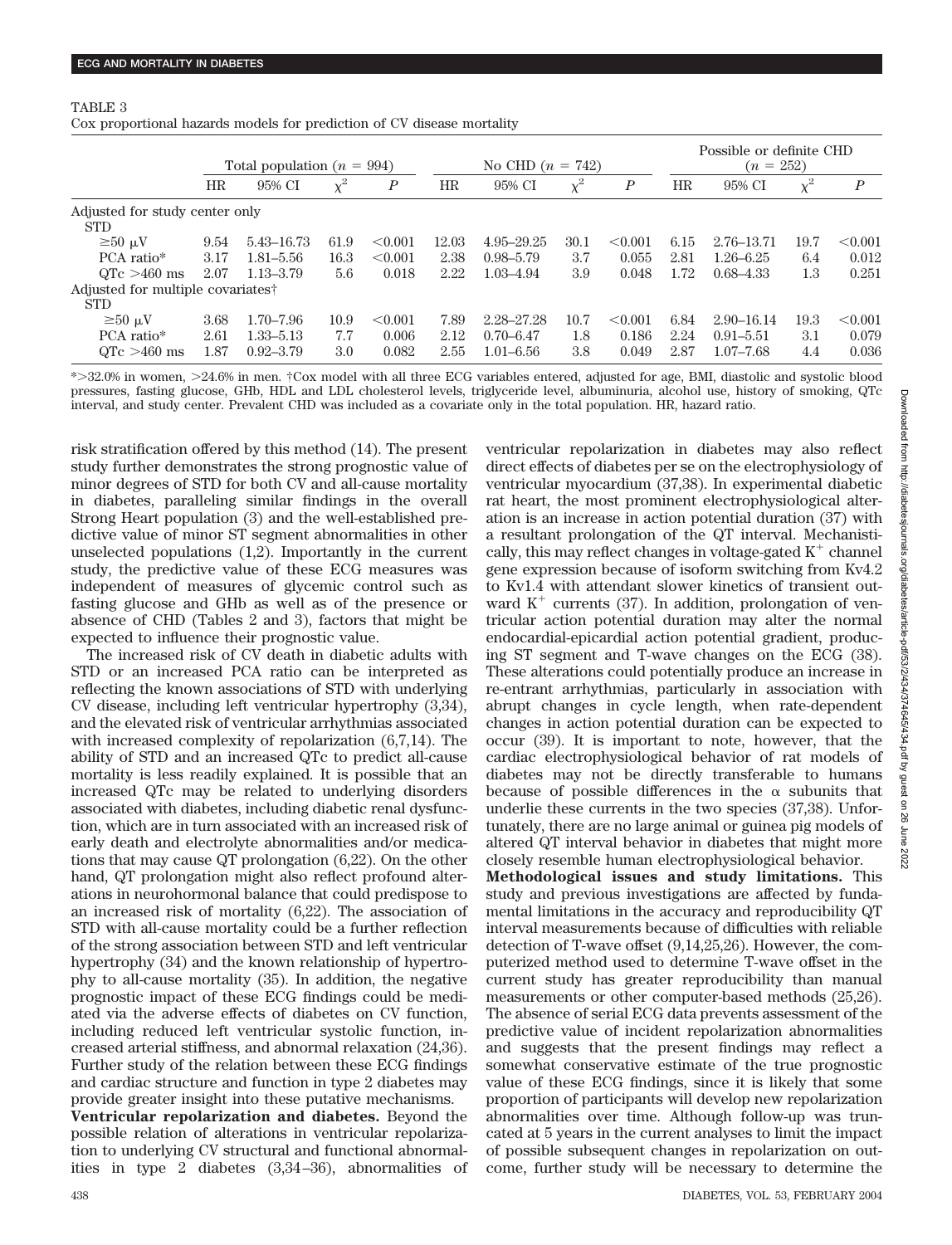

**FIG. 3. Kaplan-Meier plots of cumulative CV mortality grouped accord**ing to the magnitude of STD partitioned at 50  $\mu$ V (*A*), the degree of QT **interval prolongation partitioned at 460 ms (***B***), and the abnormal PCA ratios partitioned at 32.0% in women and at 24.6% in men (***C***), the upper 90th percentile values in the Strong Heart Study and exceeding the upper 95th percentile values in a separate population of normal subjects (11).**

prognostic value of serial changes in ECG repolarization. Moreover, the absence of information on the use of medications that could effect repolarization is a potential limitation of the current study. Lastly, although a relationship between these ECG abnormalities and CV mortality may be more readily appreciated than one with non-CV death, categorization of cause of death in any study can be difficult (40). Thus, all-cause mortality was used as an additional end point that obviates any potential error associated with misclassification of cause of death.

**Clinical implications.** These findings suggest quantita-

tive assessment of the degree of repolarization abnormality, and complexity on the surface ECG can provide independent risk stratification in adults with type 2 diabetes. This study expands on the value of determination of the maximal QTc interval found in previous small cohorts with diabetes for the assessment of all-cause mortality risk (20–22) and demonstrates the additive value of simple computerized measurement of the magnitude of STD for prediction of overall mortality risk in diabetes. Moreover, we demonstrate that STD and PCA of the T-wave loop, a more accurate measure of T-wave complexity or heterogeneity than QT dispersion (13,14), provide additional prognostic information for CV mortality in diabetic subjects. For the clinician, it is important to point out that STD, the QTc interval, and PCA ratio can readily be adapted into the standard use and interpretation of the ECG given the widespread and growing use of digital ECG equipment. Further study will be necessary to establish whether more aggressive treatment of diabetes and/or the CV manifestations of diabetes can reduce mortality in adults with type 2 diabetes and these ECG markers of increased risk and whether the predictive value of these ECG variables can be extended to type 1 diabetes.

## **ACKNOWLEDGMENTS**

This work was supported in part by cooperative agreement grants U01-HL-41642, U01-HL-41652, U01-HL-41654, and U01-HL-65521 from the National Heart, Lung, and Blood Institute, Bethesda, Maryland, and by a grant from The Michael Wolk Heart Foundation, New York, New York.

#### **REFERENCES**

- 1. Daviglus ML, Liao Y, Greenland P, Dyer AR, Liu K, Xie X, Huang C-F, Prineas RJ, Stamler J: Association of nonspecific minor ST-T abnormalities with cardiovascular mortality: the Chicago Western Electric Study. *JAMA* 281:530–536, 1999
- 2. De Bacquer D, Martins Pereira LS, De Backer G, De Henauws S, Kornitzer M: The predictive value of electrocardiographic abnormalities for total and cardiovascular disease mortality in men and women. *Eur Heart J* 15:1604– 1610, 1994
- 3. Okin PM, Devereux RB, Kors JA, van Herpern G, Crow RS, Fabsitz RR, Howard BV: Computerized ST depression analysis improves prediction of all-cause and cardiovascular mortality: the Strong Heart Study. *Ann Noninvasive Electrocardiol* 6:107–116, 2001
- 4. Schouten EG, Dekker JM, Meppelink P, Kok FJ, Vandenbroucke JP, Pool J: QT interval prolongation predicts cardiovascular mortality in an apparently healthy population. *Circulation* 84:1516–1523, 1991
- 5. Goldberg RJ, Bengston J, Chen Z, Anderson KM, Locati E, Levy D: Duration of the QT interval and total and cardiovascular mortality in healthy persons (the Framingham Heart Study Experience). *Am J Cardiol* 67:55– 58, 1991
- 6. Okin PM, Devereux RB, Howard BV, Fabsitz RR, Lee ET, Welty TK: Assessment of QT interval and QT dispersion for prediction of all-cause and cardiovascular mortality in American Indians: the Strong Heart Study. *Circulation* 101:61–66, 2000
- 7. Merri M, Benhorin J, Alberti M, Locati E, Moss AJ: Electrocardiographic quantitation of ventricular repolarization. *Circulation* 80:1301–1308, 1989
- 8. Antzelevitch C, Sicouri S, Litovsky SH, Lukas A, Krishnan SC, Di Diego JM, Gintant GA, Liu DW: Heterogeneity within the ventricular wall: electrophysiology and pharmacology of epicardial, endocardial, and M cells. *Circ Res* 69:1427–1449, 1991
- 9. Malik M, Batchvarov VN: Measurement, interpretation and clinical potential of QT dispersion. *J Am Coll Cardiol* 36:1749–1766, 2000
- 10. Kors JA, van Herpen G, van Bemmel JH: QT dispersion as an attribute of T-loop morphology. *Circulation* 99:1458–1463, 1999
- 11. Okin PM, Xue Q, Reddy S, Kligfield P: Electrocardiographic quantitation of heterogeneity of ventricular repolarization. *Ann Noninvasive Electrocardiol* 5:79–87, 2000